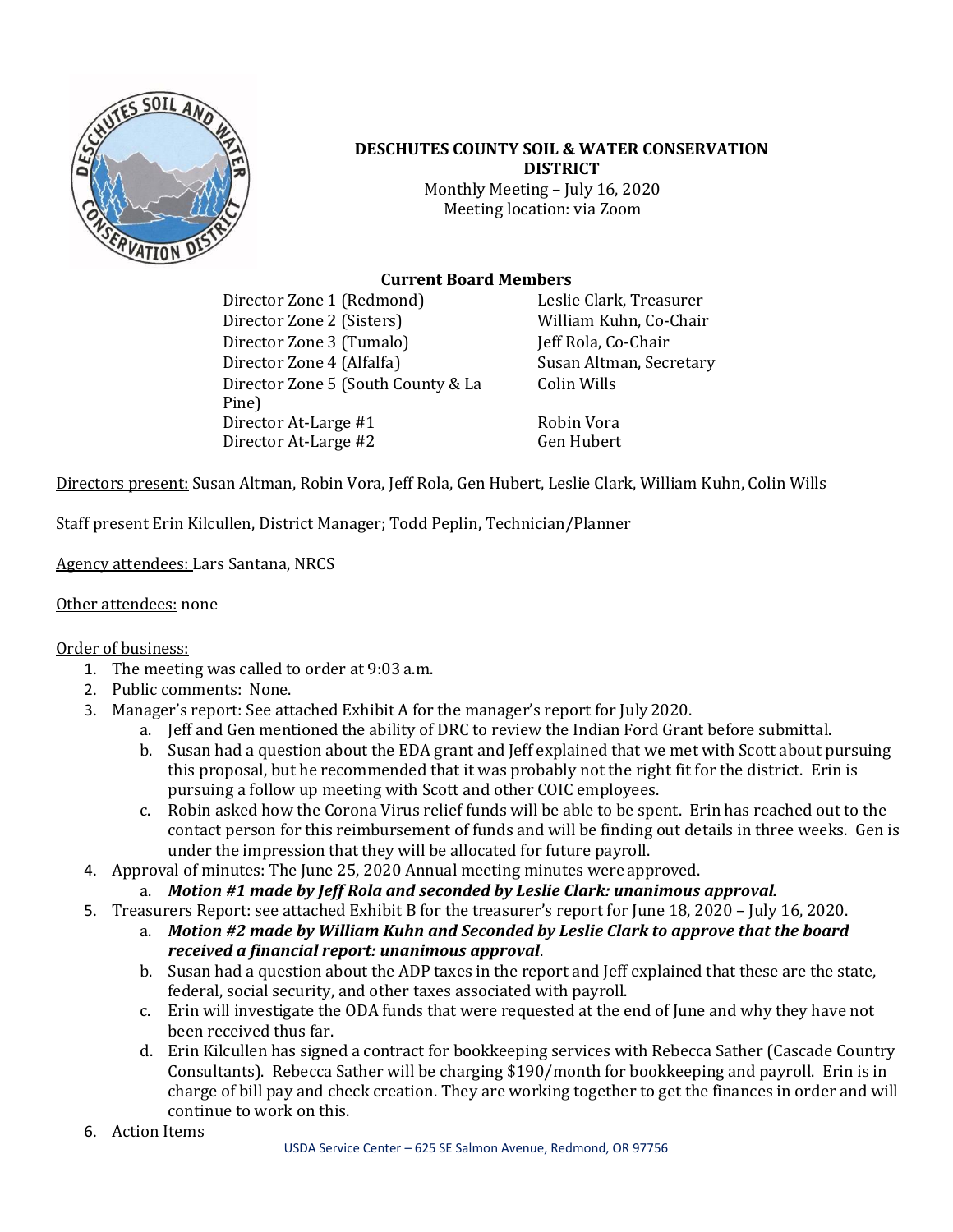- a. Employee Handbook Final Approval (revised). Erin was checking to see if the board has received any feedback from ODA. They have not and we are moving forward with the handbook that was approved in the last meeting.
- b. Cell Phone reimbursement has not been discussed further between Todd and Erin. With the tight budget currently, we will discuss this topic at a further date.
- c. Storage space the district is currently storing their files, tools, and belongings in the NRCS office. It must be moved out as requested by NRCS. Erin provided quotes for storage facilities in Redmond.

*Motion #3 made by Jeff Rola and seconded by Gen Hubert: To approve that Erin move forward with securing a 5' x 10' storage facility for the next three months at \$35/month. After this time, we will discuss other options. Unanimous approval.* 

d. Updated Budget- Erin made some edits to the 20-21 annual budget by changing the health care costs and adding COVID-19 reimbursement funds. She noted that Rebecca Sather is looking into any unallocated funds the district has. Erin has been in contact with Tank Law about past lawyer fees. The lawyer is not sure if there is a balance left. In 2019, the district set up a payment plan of \$100/month for 18 months for a full payment of \$1,800. Erin will investigate details in QuickBooks and files in the office to determine if there is an outstanding balance.

Robin had questions about the budget that still needs to be addressed. It seems as if there is not enough money to cover salaries and some other aspects of the district expenses. He would like to see a contracted expenses category under projected expenses to clarify funds that within the active grant agreements that are being used for contracting and will not be incoming funds for the district. Erin will work with Rebecca on addressing these concerns.

e. Managers ability to sign Grant agreements and Fund Requests.

*Motion #4 made by Jeff Rola and seconded by Susan Altman: To approve Erin authorization as the general manager to sign grant Agreements, reports, and request of funds for active grants. Unanimous Approval.* 

- f. Erin's Grand Canyon Trip in September/October. Erin has a trip that his been planned since March 2019. She has previously discussed this trip during the hiring process and the hiring committee had no problems with the trip. She will be gone from September 24, 2020 to October 25, 2020. She may be back at work on October 21, which will be dependent on the COVID-19 situation. Erin will take this month unpaid. Erin will work to meet all deadlines before leaving on this trip and Todd will be working the entire time she is gone.
- g. Future Vision of DSWCD This is a time for the board and employees to share and discuss their future vision of the district and what steps can be taken to strengthen the district. Jeff started the conversation by discussing making the DSWCD a tax base entity down the road. He addressed the funding concerns he has for the district: that we rely on the lottery and our funding sources is narrow and insecure and COVID has shown weaknesses in our funding sources. Jeff has experience working on political campaigns and would like to start working on this. Leslie spoke on her opinion of becoming a tax base and agrees it would benefit the district, but there are many steps that need to be taken. We have four board members up for election and need to consider new board members and their viewpoint of becoming a tax base. Colin suggested hiring a media relations personnel to aid in advertising our district. Susan believes we need to think long term (2- 5 years in the future) of implementing this. William provided a statement on how proud he is of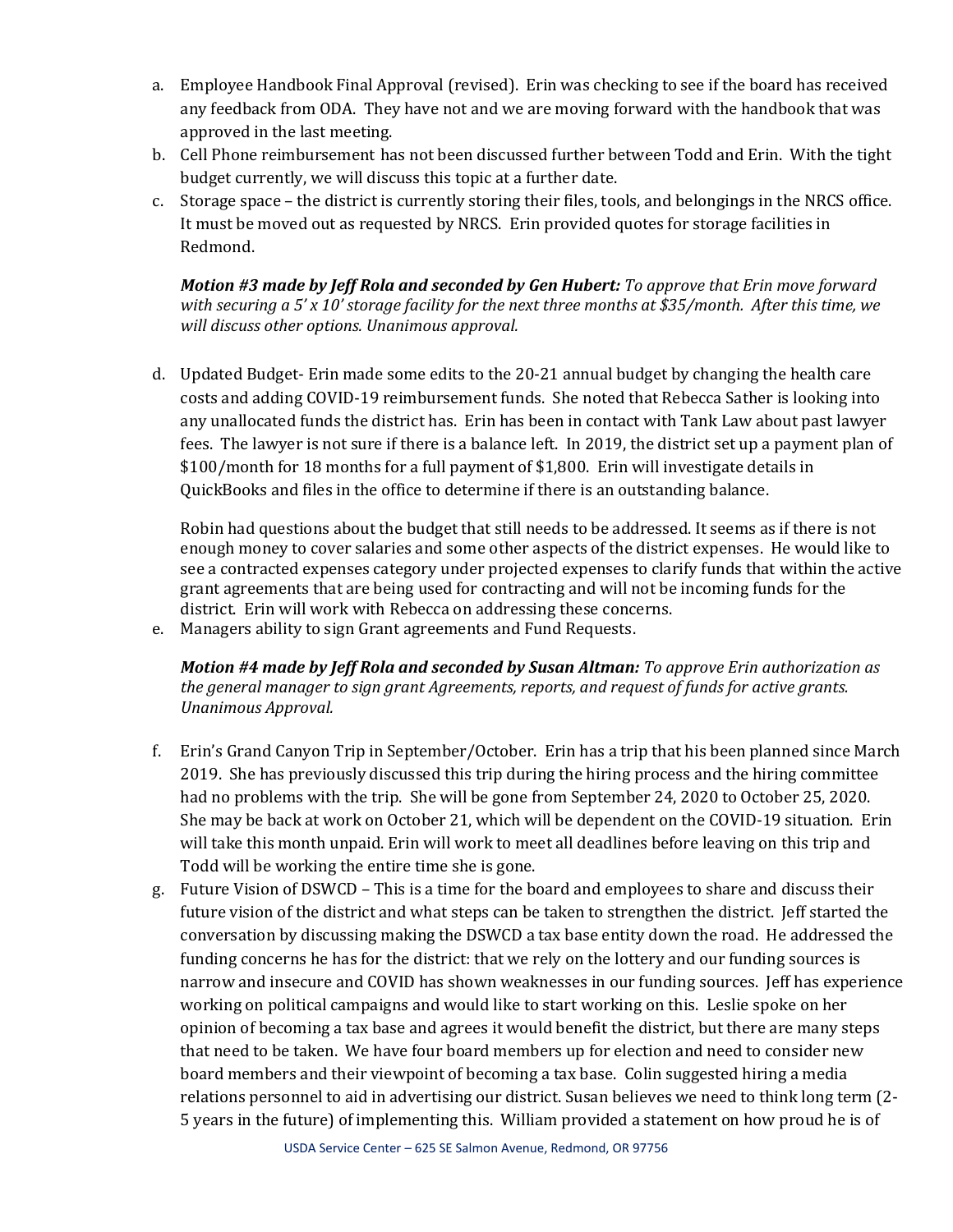the board and how far the district has come over the years in a positive way. He would like to assist Jeff in working on this and developing a sub-committee down the road. He also presented having Phil Chang and Phil Henderson (County Commissioner candidates) join our September board meeting. Jeff would like to do more research on the legalities of becoming a tax base and forming a sub committee before more action is taken. Lars support and enjoyed being a part of this conversation and feels that whatever the outcome is, the district will benefit through the process.

- 7. New Grant Updates
	- a. NACD Technical Assistance Grant (June 1) we should find out July 30/August 1 if we get that grant. That comes with administrative and technical funds. Erin has reached out to Jan Lee to collect more information about this funding source and is waiting to hear back.
	- b. OWEB/Stakeholder Grant Upper Deschutes Forest Health Investment Project (July 27) Todd had a meeting with Boone from Deschutes County and Ariel Cohen from the Oregon Department of Forestry to talk about the Upper Deschutes Forest Health Investment Project. They have decided to not submit this grant because there is to much work that needs to be done before grant proposal. Todd is hoping to get everything ready for the next grant application period.
	- c. OWEB/Technical Assistance Grant Indian Ford Coordinated Resource Mgmt. Plan (July 27) Erin has been working on this grant and is getting letters of support and in-kind matches for this project. She has sent a rough draft to Greg Ciannella from OWEB and Theresa from ODA for review. Gen is passing this grant proposal to her DRC staff for review as well. Colin and Leslie provided names and GIS support recommendations for this project.
	- d. EDA Cares Act Recovery Assistance Erin and Jeff discussed the application for this grant with Scott Aycock from COIC and he believes it would be difficult for the district at this time. It is a detailed and long application process and the work that DSWCD does not fully align with the scope of the grant. Erin has followed up with Scott to schedule another meeting to discuss partnering for future projects and possible funding sources.
	- e. Small grants Todd has submitted a small grant for the Bolton pipeline project. This project lies within Deschutes County and the DSWCD boundary, but is also within the Crooked River watershed, making it a Crooked River water quality issue. The Crook county small grant team has given permission for our district to manage this project and funds. The project will eliminate 1,800 ft of open ditch and replace it with 980ft of 10inch PVC into a pond that will be lined. This project lies within Crook county, but Andy (CSWCD manager) has agreed to have Todd be the lead on this project.
	- f. Small grant Medina piping project on Canal Blvd will be submitted in the next month.
	- g. OWRD Tower Ditch Todd met with the landowners of this project and Black Rock consulting and they collectively chose an option for implementation of this project. The final report for this feasibility grant will be completed in July or August and the grant will be completed at the end of August.
	- h. Joint Chiefs open solicitation period Lars discussed the joint chiefs project will be submitting a proposal in October. This grant will address several natural resource concerns (fire, fuels, wildlife, hydrology) and Lars is working on ways to tie the district in and possibly get funding through this grant for the district.
- 8. Directors Reports: 2020 Elections/Vacancies (see attached exhibit c)
	- USDA Service Center 625 SE Salmon Avenue, Redmond, OR 97756 a. Jeff Rola has decided to not run for reelection and will begin looking for someone to fill his vacancy. He would like to aid the district in becoming a tax base and believes he will be able to assist more from outside the district. The legal notice for this election is being published in the Bend Bulletin on Sunday July 19, 2020 and the last day for candidates to file is August 25<sup>th</sup>. Todd and Erin are not able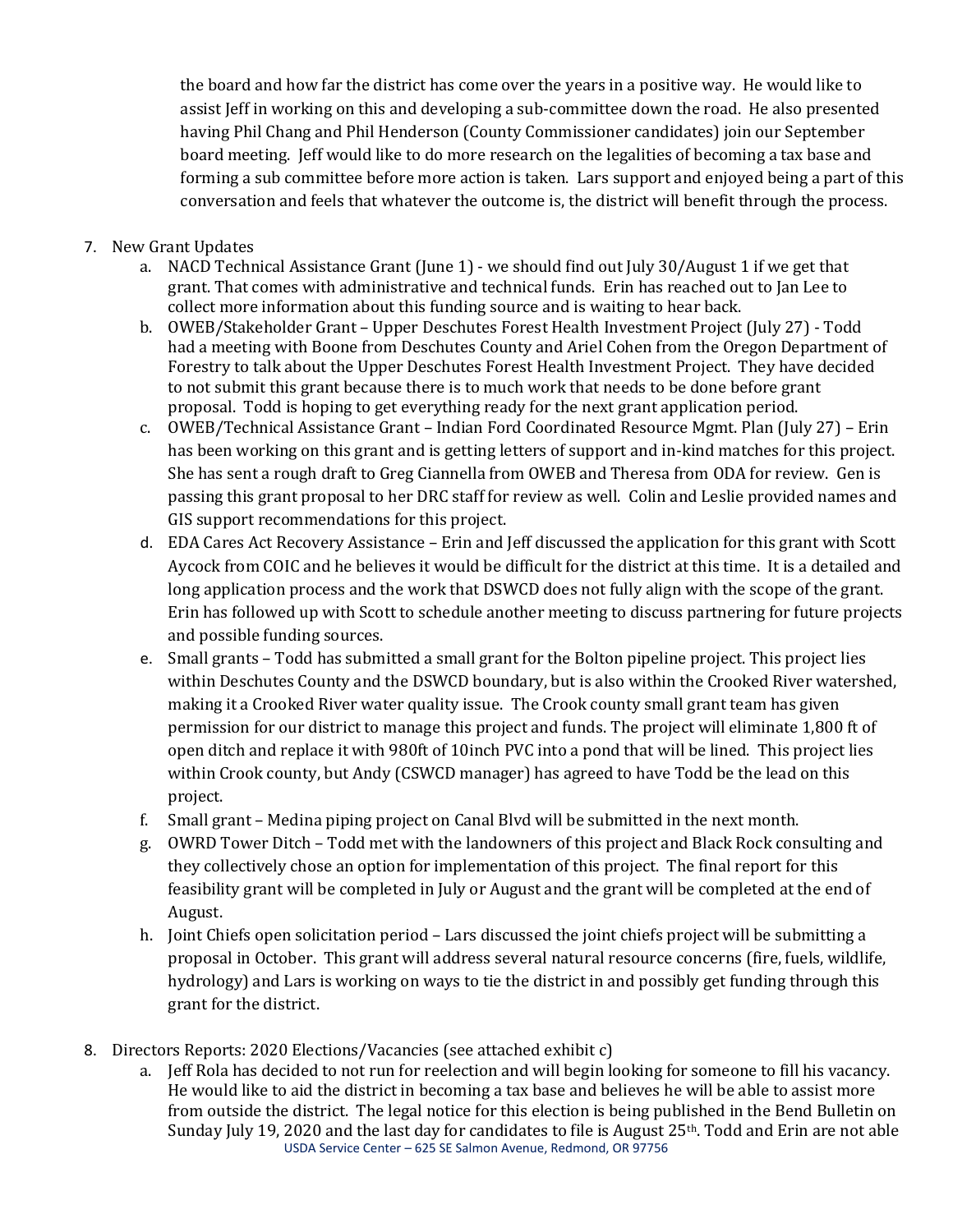to lobby for candidates but are able to provide information on the process.

b. Lars Santana gave a NRCS update. He had a meeting with Jefferson, Deschutes, and Crook counties to discuss a forestry shared stewardship group that would work to prioritize projects in the future.

The next regular board meeting will be on August 20 at 9 a.m. Due to Covid-19, the meeting will be held via

Zoom. There being no further business, the meeting was adjourned at 11:53 a.m.

Fin Kilcullen

Erin Kilcullen, General Manager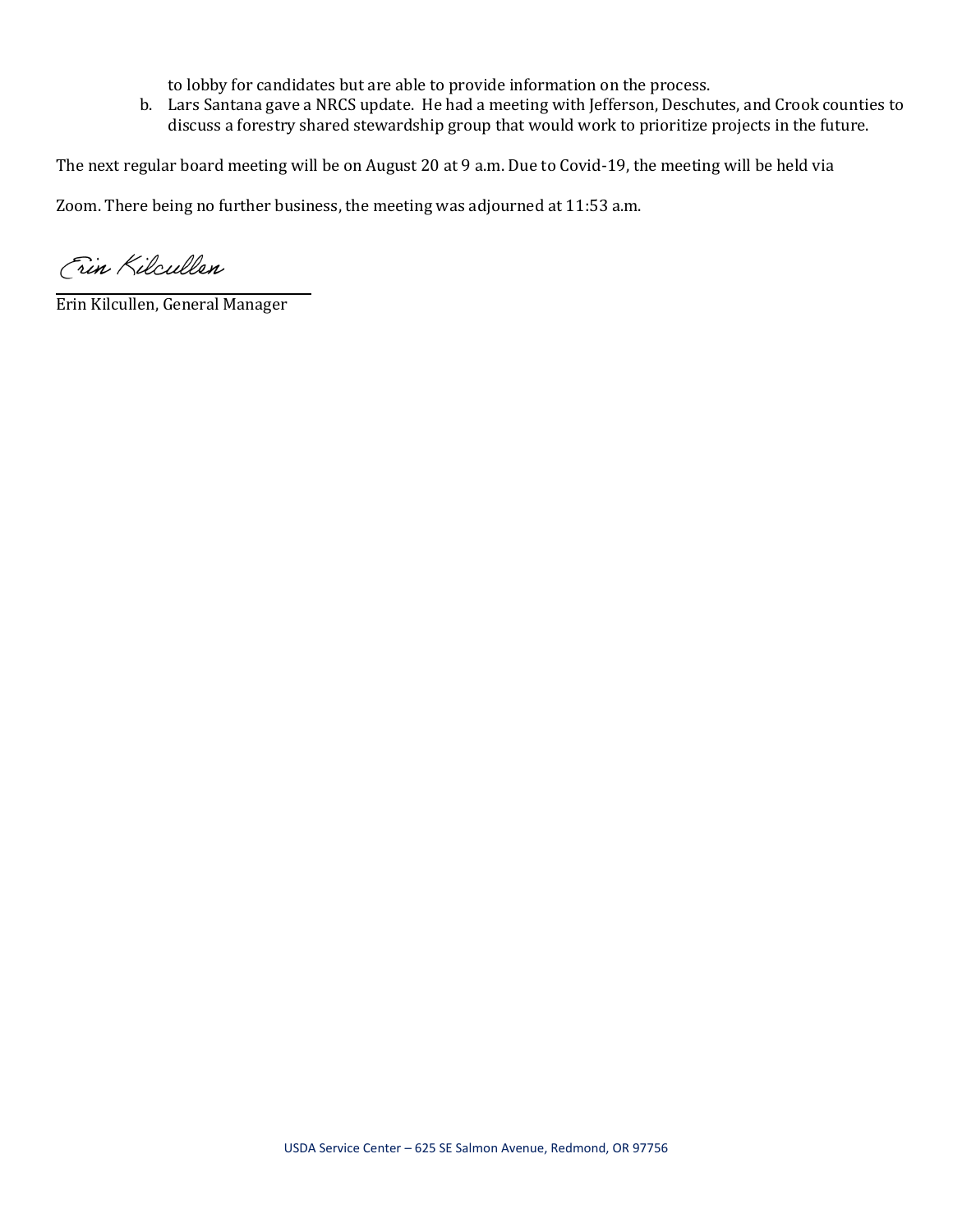

### **DESCHUTES COUNTY SOIL & WATER CONSERVATION DISTRICT** Special Board of Directors Meeting – June 25, 2020 Meeting location: via Zoom

# **Addendum: Monthly Meeting – July 16, 2020**

| Motions made:                                                                                                                                                                                                                              | Vote result        |
|--------------------------------------------------------------------------------------------------------------------------------------------------------------------------------------------------------------------------------------------|--------------------|
|                                                                                                                                                                                                                                            |                    |
| Motion #1 made by Jeff Rola and seconded by Leslie Clark:<br>To approve Annual meeting June 25, 2020 minutes.                                                                                                                              | Unanimous approval |
| Motion #2 made by William Kuhn and seconded by Leslie Clark:<br>To approve that the board received a financial report.                                                                                                                     | Unanimous approval |
| Motion #3 made by Jeff Rola and seconded by Gen Hubert:<br>To approve Erin, move forward with securing a $5'$ x 10' storage facility<br>for the next three months at \$35/month. After this time, we will<br>investigate<br>other options. | Unanimous approval |
| Motion #4 made by Jeff Rola and seconded by Susan Altman:<br>To approve Erin authorization as the general manager to sign grant<br>Agreements, reports, and request of funds for active grants.                                            | Unanimous approval |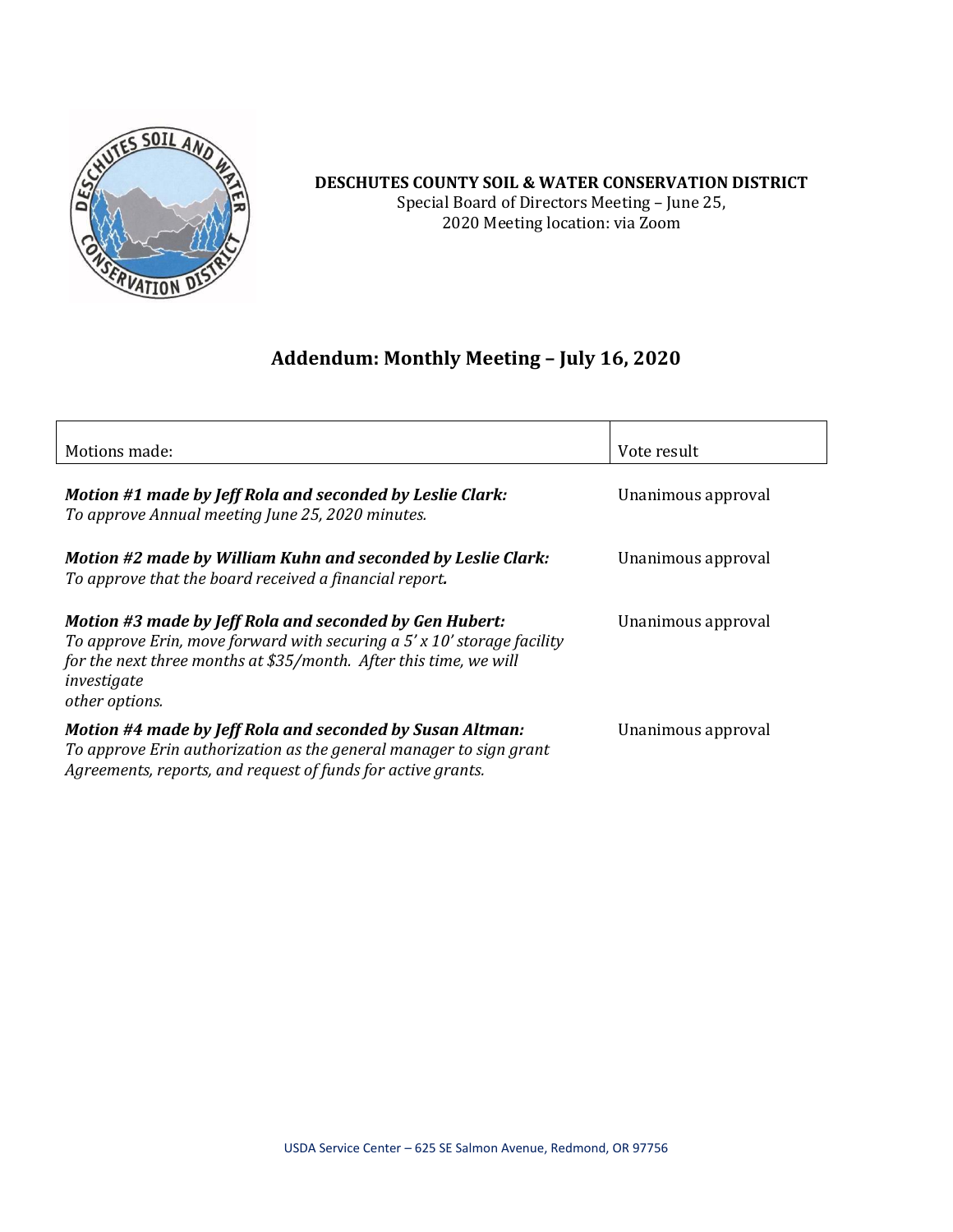Exhibit A

# **Manager's Report July 2020**

As the general manager, I submit the following:

- 1. Mailed in payment for Liability Insurance for coverage to January 1, 2021 (\$1,815)
- 2. Talked with Kris Knight from the UDWC about the small grant program.
- 3. Completed a thorough plant count with Todd on Parrish property and Willows Ranch. I am working on the project completion report to finish up the SIA Grant.
- 4. Met with Rebecca to discuss our bookkeeping and get everything started!
- 5. Talked with Andy from CSWCD about Sage Grouse projects and collaborating with him to do work in Deschutes county.
- 6. Submitted a rough draft of the Indian Ford Coordinated Resource plan to Greg Ciannella and Theresa for edits that is due on July 27<sup>th</sup>.
- 7. Attended the Quarterly meeting of Oregon Soil and Water Conservation Commission.
- 8. Attended a meeting with Jeff and Scott Aycock to discuss the EDA grant and am following up with Scott and other employees of the COIC for future grant opportunities.
- 9. Met with Theresa and Todd to discuss the Biennial review of the Upper Deschutes Area Plan. We will be working on addressing the measurable objectives and strategic initiatives.
- 10. I have joined the technical subcommittee for the Deschutes Basin Working Committee.
- 11. Have been approved reimbursement funds through a Corona Relief Fund.
- 12. The legal notice for elections will be published in the paper on Sunday July 19th.
- 13. I would like to set up a policy committee and create a DSWCD Handbook which includes some or all the following policies:
	- a. Financial
	- b. Records Retention
	- c. Board duties
	- d. Public meeting
	- e. Ethics
	- f. Public records
	- g. District public records information request
	- h. Contracting
	- i. Personnel (Employee handbook)

Pending Issues: Liability Insurance, elections, and grant submittal

November Board Elections: Rola, Kuhn, Vora, Wills.

Publication notice (legal notice) of positions and terms must be published in the newspaper not later than July 24<sup>th</sup>.

Thank you all for your assistance to the District. Erin Kilcullen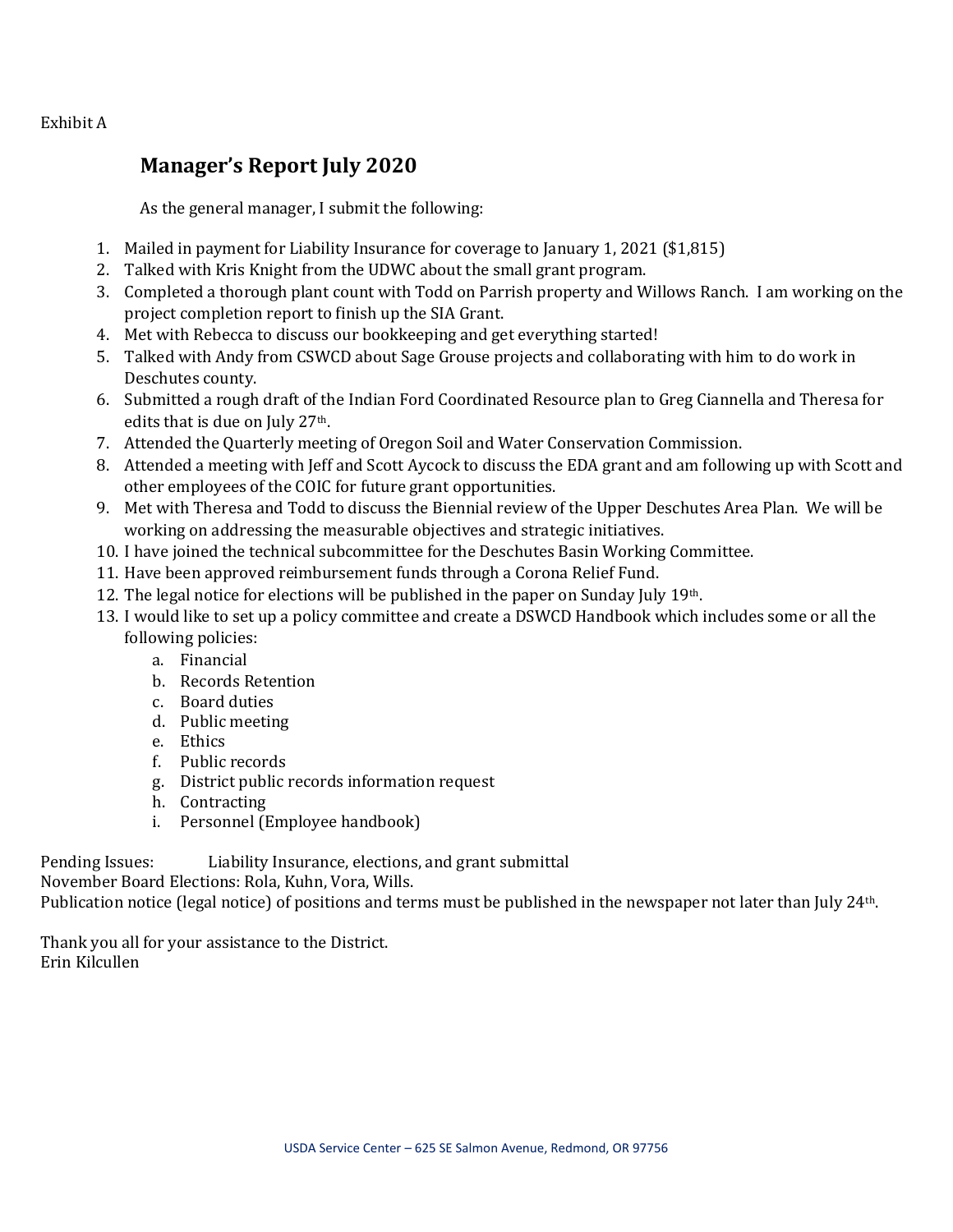Exhibit B

### **June - July 2020**

Bank Balance as of 7/15/2020: \$ 9, 361.98

Income:

\$ 1,900 from our OWEB NRCS grant \$ 10,825.92 from our OWEB NRCS grant

Receivables:

\$24, 994.75 from Capacity Grant DO \$14,580 from Capacity Grant SOW \$15,500 from COVID relief fund

Expenses:

\$ 1,815.00 for our yearly liability insurance payment \$ 598.11 for Workers Comp insurance \$68.36 for Legal Notice in the Bend Bulletin \$ 71.95 ADP Payroll fees \$ 6,918.48 Payroll for Erin and Todd \$2,451.70 ADP Tax

| Date         | <b>Description</b>                                             | <b>Debit</b> | Credit | <b>Balance</b>      |
|--------------|----------------------------------------------------------------|--------------|--------|---------------------|
| Jul 13, 2020 | CHECK 1639 - Legal Notice - Bend Bulletin                      | 68.36        |        | 9,361.98            |
| Jul 10, 2020 | CHECK 1637 - Liability insurance                               | 1,815.00     |        | 9,430.34            |
| Jul 10, 2020 | ADP PAYROLL FEES ADP - FEES 2RAVM 9942418                      | 71.95        |        | 11,245.34           |
| Jul 09, 2020 | PAYMENT OWEB NRCS TA Grant                                     |              |        | 1,900.00 11,317.29  |
| Jul 08, 2020 | CHECK 1638 - Erin's payroll                                    | 4,018.48     |        | 9,417.29            |
| Jul 01, 2020 | ADP WAGE PAY WAGE PAY - Todd's Payroll                         | 2,900.77     |        | 13,435.77           |
| Jul 01, 2020 | ADP Tax ADP Tax KTAVM 070202A01                                | 2,451.70     |        | 16,336.54           |
| Jun 18, 2020 | <b>CHECK 1636</b>                                              | 598.11       |        | 18,788.24           |
| Jun 18, 2020 | PAYMENT WATERSHED ENH BD VI021009 001 219-9001-<br>16734 \$108 |              |        | 10,825.92 19,386.35 |